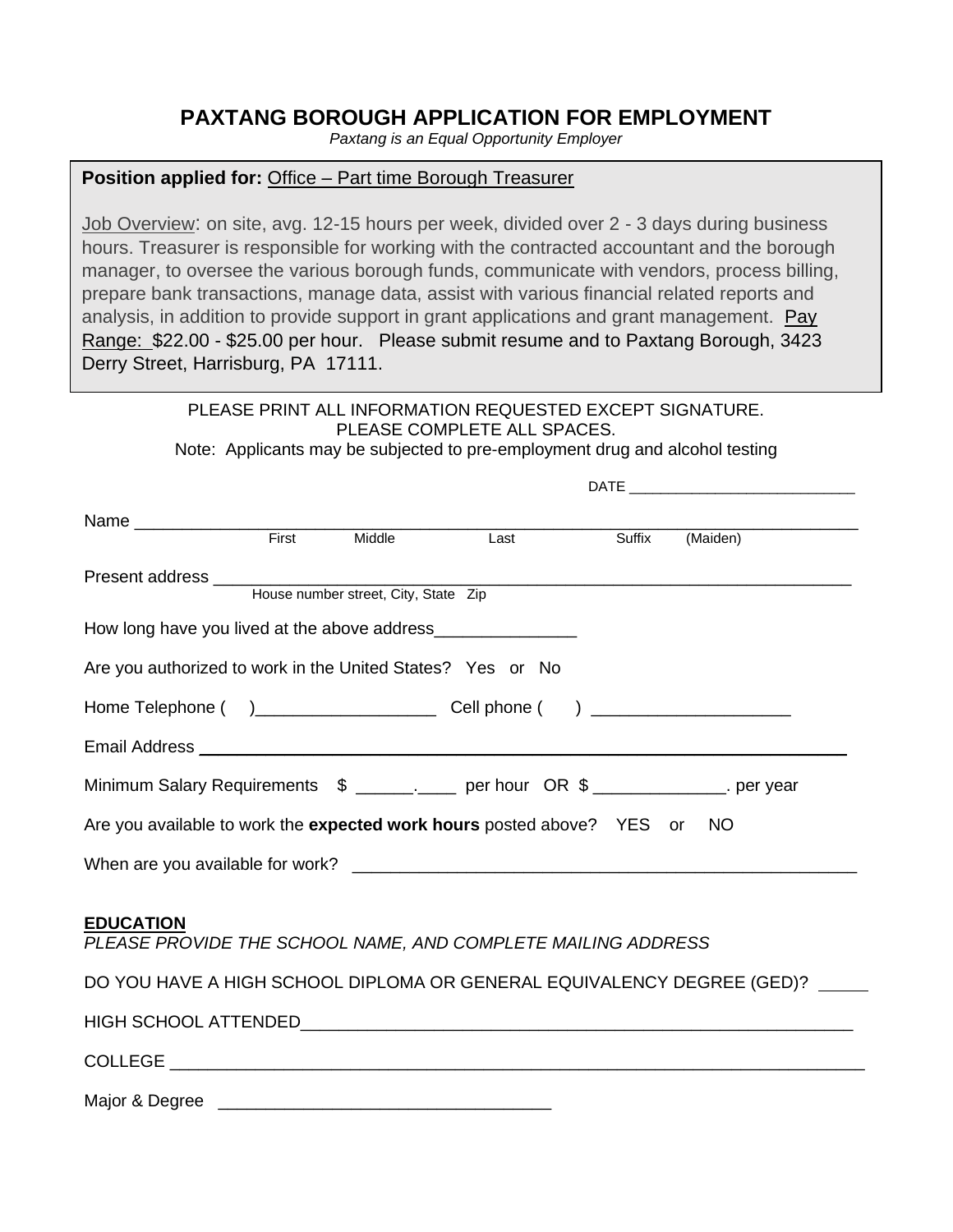| <b>BUSINESS OR TRADE SCHOOL</b> |  |
|---------------------------------|--|
|                                 |  |

Certification **Exercise 20** 

MILITARY OR OTHER RELEVANT TRAINING

Have you ever been convicted, pled guilty or no contest to a felony or misdemeanor? Please do not include any information pertaining to record which have been sealed or expunged. A yes answer will not automatically disqualify you from consideration for employment. \_ No \_ Yes If yes, please explain:

\_\_\_\_\_\_\_\_\_\_\_\_\_\_\_\_\_\_\_\_\_\_\_\_\_\_\_\_\_\_\_\_\_\_\_\_\_\_\_\_\_\_\_\_\_\_\_\_\_\_\_\_\_\_\_\_\_\_\_\_\_\_\_\_\_\_\_\_\_\_\_\_\_\_\_\_\_\_\_\_\_\_ \_\_\_\_\_\_\_\_\_\_\_\_\_\_\_\_\_\_\_\_\_\_\_\_\_\_\_\_\_\_\_\_\_\_\_\_\_\_\_\_\_\_\_\_\_\_\_\_\_\_\_\_\_\_\_\_\_\_\_\_\_\_\_\_\_\_\_\_\_\_\_\_\_\_\_\_\_\_\_\_\_\_

| Do you have a current, valid driver's license? __ Yes __ No Operator __ Commercial (CDL) __ |  |  |  |
|---------------------------------------------------------------------------------------------|--|--|--|
|                                                                                             |  |  |  |

Have you had any accidents during the past three years? How many? \_\_\_\_\_\_\_\_\_\_\_\_\_\_

Have you had any moving violations during the past three years? How Many? \_\_\_\_\_\_\_\_\_\_\_\_\_\_\_\_\_\_\_\_\_\_\_\_\_\_\_\_\_\_\_\_\_\_\_

Do you have any computer experience \_\_\_ Yes \_\_ No

Types of Computer Programs you have used \_\_\_\_\_\_\_\_\_\_\_\_\_\_\_\_\_\_\_\_\_\_\_\_\_\_\_\_\_\_\_\_\_\_\_\_\_\_\_\_\_\_

Please list two references other than relatives or previous employers.

| Name                                   |  |
|----------------------------------------|--|
|                                        |  |
|                                        |  |
|                                        |  |
| Telephone ( ) ________________________ |  |
|                                        |  |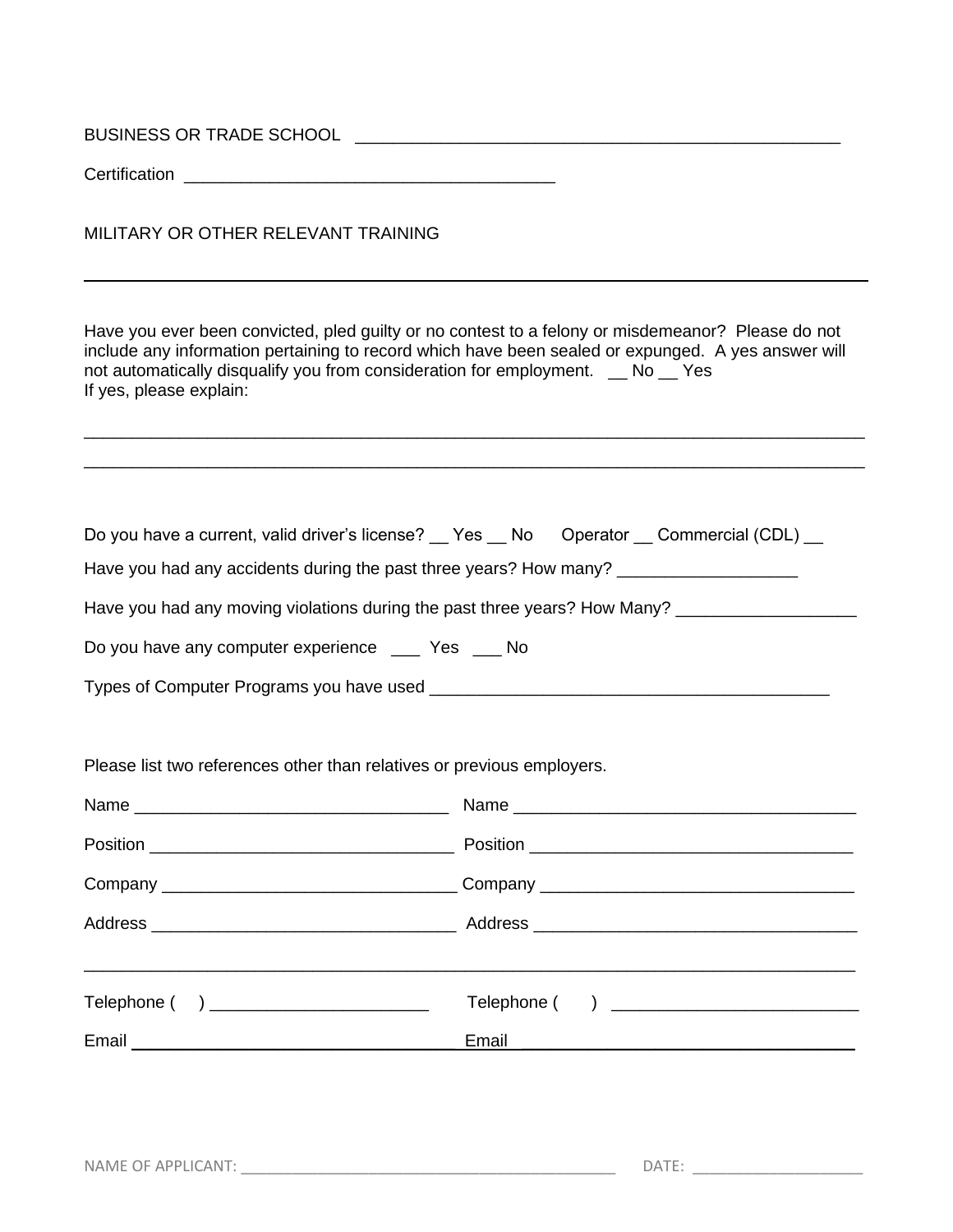### **WORK EXPERIENCE**

#### **Please complete questions below:**

Please list your work experience for the **past six years** beginning with your most recent job held. If you were self-employed, give firm name. **Optional: Attach Résumé to Completed Application**

| If not currently employed at this job, please provide the reason for leaving |                                                                                                        |  |  |  |  |  |
|------------------------------------------------------------------------------|--------------------------------------------------------------------------------------------------------|--|--|--|--|--|
| worked at this company.                                                      | List the jobs you held, duties performed, skills used or learned, advancements or promotions while you |  |  |  |  |  |
|                                                                              |                                                                                                        |  |  |  |  |  |
|                                                                              |                                                                                                        |  |  |  |  |  |
|                                                                              |                                                                                                        |  |  |  |  |  |
|                                                                              |                                                                                                        |  |  |  |  |  |
|                                                                              |                                                                                                        |  |  |  |  |  |
| If not currently employed at this job, please provide the reason for leaving |                                                                                                        |  |  |  |  |  |
| worked at this company.                                                      | List the jobs you held, duties performed, skills used or learned, advancements or promotions while you |  |  |  |  |  |
|                                                                              |                                                                                                        |  |  |  |  |  |
|                                                                              |                                                                                                        |  |  |  |  |  |
|                                                                              |                                                                                                        |  |  |  |  |  |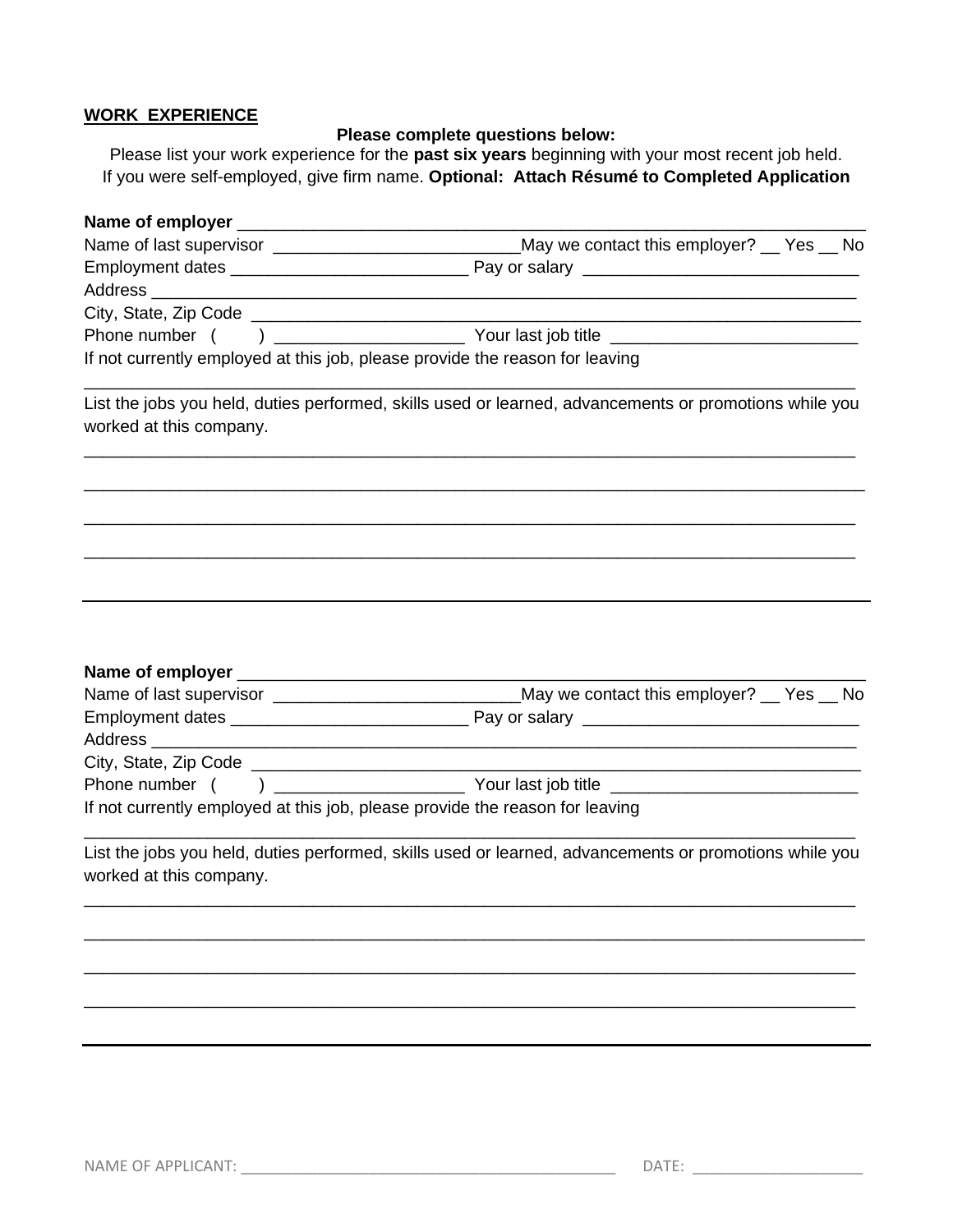#### 

| Name of last supervisor               | May we contact this employer? __ Yes __ No                                   |
|---------------------------------------|------------------------------------------------------------------------------|
|                                       |                                                                              |
| Address _____________________         |                                                                              |
| City, State, Zip Code _______________ |                                                                              |
| Phone number (                        |                                                                              |
|                                       | If not currently employed at this job, please provide the reason for leaving |

List the jobs you held, duties performed, skills used or learned, advancements or promotions while you worked at this company.

|                                        |  | May we contact this employer? __ Yes __ No                                   |
|----------------------------------------|--|------------------------------------------------------------------------------|
|                                        |  |                                                                              |
|                                        |  |                                                                              |
| City, State, Zip Code ________________ |  |                                                                              |
| Phone number (                         |  | $\begin{array}{c} \end{array}$<br>Your last job title _____________          |
|                                        |  | If not currently employed at this job, please provide the reason for leaving |

List the jobs you held, duties performed, skills used or learned, advancements or promotions while you worked at this company.